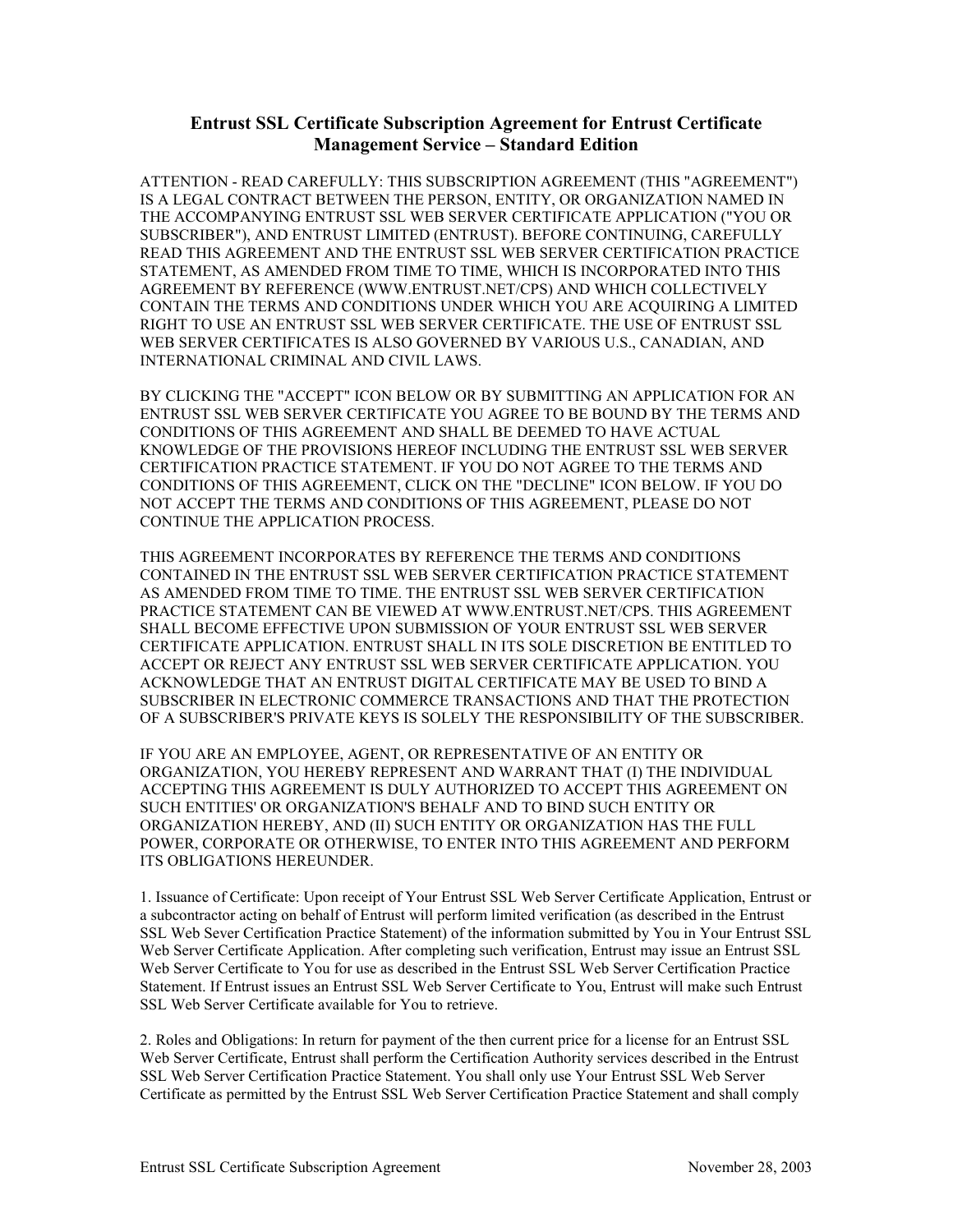with all obligations of the Entrust SSL Web Server Certification Practice Statement. You acknowledge that You understand and have the necessary information to make an informed decision about whether and the extent to which to use digital certificate technology and in particular Entrust SSL Web Server Certificates. You acknowledge that You have read the Entrust SSL Web Server Certification Practice Statement and understand the disclaimers of representations, warranties, and conditions, and limitations of liabilities and are making Your own judgment as to whether it is reasonable under the circumstances to use Entrust SSL Web Server Certificates. You are solely responsible for determining whether to use Entrust SSL Web Server Certificates and the extent of such use.

3. Fees: You shall pay all applicable fees for any Entrust SSL Web Server Certificates issued to You. Such payment shall be made within thirty (30) days of the receipt of an invoice from Entrust for any such Entrust SSL Web Server Certificates. In the event that You do not pay the applicable fees for any Entrust SSL Web Server Certificates issued to You, You shall not be entitled to use such Entrust SSL Web Server Certificates and Entrust may refused to process any subsequent applications submitted by You for additional Entrust SSL Web Server Certificates. The fees for Entrust SSL Web Server Certificates and information or services provided by Entrust in respect to Entrust SSL Web Server Certificates are set forth in the Entrust SSL Web Repository. These fees are subject to change, and any such changes shall become effective immediately after posting in the Entrust Repository.

4. Lifecycle Monitoring Service: Entrust shall also provide You with a complementary lifecycle monitoring service ("LMS"). The LMS is designed to reduce the chance of disruption of Your service which may be caused by the expiration of the Your Entrust SSL Web Server Certificate. Entrust shall use commercially reasonable efforts to send an email to the technical contact listed in the information provided to Entrust with Your Entrust SSL Web Server Certificate Application. Such email will inform Your technical contact that Your Entrust SSL Web Server Certificate is due to expire shortly. Usually, the email notification will be sent approximately thirty (30) days prior to the date on which Your Entrust SSL Web Server Certificate is due to expire. In the event that Your contact information changes, You can still receive an LMS email notice if You provide Entrust with updated technical contact information at least sixty (60) days prior to the date that Your Entrust SSL Web Server Certificate is due to expire. You shall not be eligible for the LMS if Your technical contact information changes and Entrust is not informed of such change within the time period set forth above.

5. DISCLAIMER OF WARRANTY: EXCEPT FOR THE EXPLICIT REPRESENTATIONS, WARRANTIES, AND CONDITIONS PROVIDED IN THIS AGREEMENT AND THE ENTRUST SSL WEB SERVER CERTIFICATION PRACTICE STATEMENT, ENTRUST SSL WEB SERVER CERTIFICATES AND ANY SERVICES PROVIDED IN RESPECT TO ENTRUST SSL WEB SERVER CERTIFICATES ARE PROVIDED "AS IS", AND NEITHER ENTRUST NOR ANY INDEPENDENT THIRD-PARTY REGISTRATION AUTHORITIES OPERATING UNDER THE ENTRUST SSL WEB SERVER CERTIFICATION AUTHORITIES, NOR ANY RESELLERS, CO-MARKETERS, OR ANY SUBCONTRACTORS, DISTRIBUTORS, AGENTS, SUPPLIERS, EMPLOYEES, OR DIRECTORS OF ANY OF THE FOREGOING MAKE ANY REPRESENTATIONS OR GIVE ANY WARRANTIES, OR CONDITIONS, WHETHER EXPRESS, IMPLIED, STATUTORY, BY USAGE OF TRADE, OR OTHERWISE, AND ENTRUST, ALL INDEPENDENT THIRD-PARTY REGISTRATION AUTHORITIES OPERATING UNDER THE ENTRUST SSL WEB SERVER CERTIFICATION AUTHORITIES, ALL RESELLERS OR CO-MARKETERS, AND ANY SUBCONTRACTORS, DISTRIBUTORS, AGENTS, SUPPLIERS, EMPLOYEES, OR DIRECTORS OF ANY OF THE FOREGOING SPECIFICALLY DISCLAIM ANY AND ALL REPRESENTATIONS, WARRANTIES, AND CONDITIONS OF MERCHANTABILITY, NON-INFRINGEMENT, TITLE, SATISFACTORY QUALITY, OR FITNESS FOR A PARTICULAR PURPOSE. EXCEPT FOR THE EXPLICIT REPRESENTATIONS, WARRANTIES AND CONDITIONS CONTAINED IN THIS AGREEMENT AND IN THE ENTRUST SSL WEB SERVER CERTIFICATION PRACTICE STATEMENT, THE ENTIRE RISK OF THE USE OF ANY ENTRUST SSL WEB SERVER CERTIFICATES OR ANY SERVICES PROVIDED IN RESPECT ENTRUST SSL WEB SERVER CERTIFICATES OR THE VALIDATION OF DIGITAL SIGNATURES SHALL BE BORNE SOLELY BY YOU.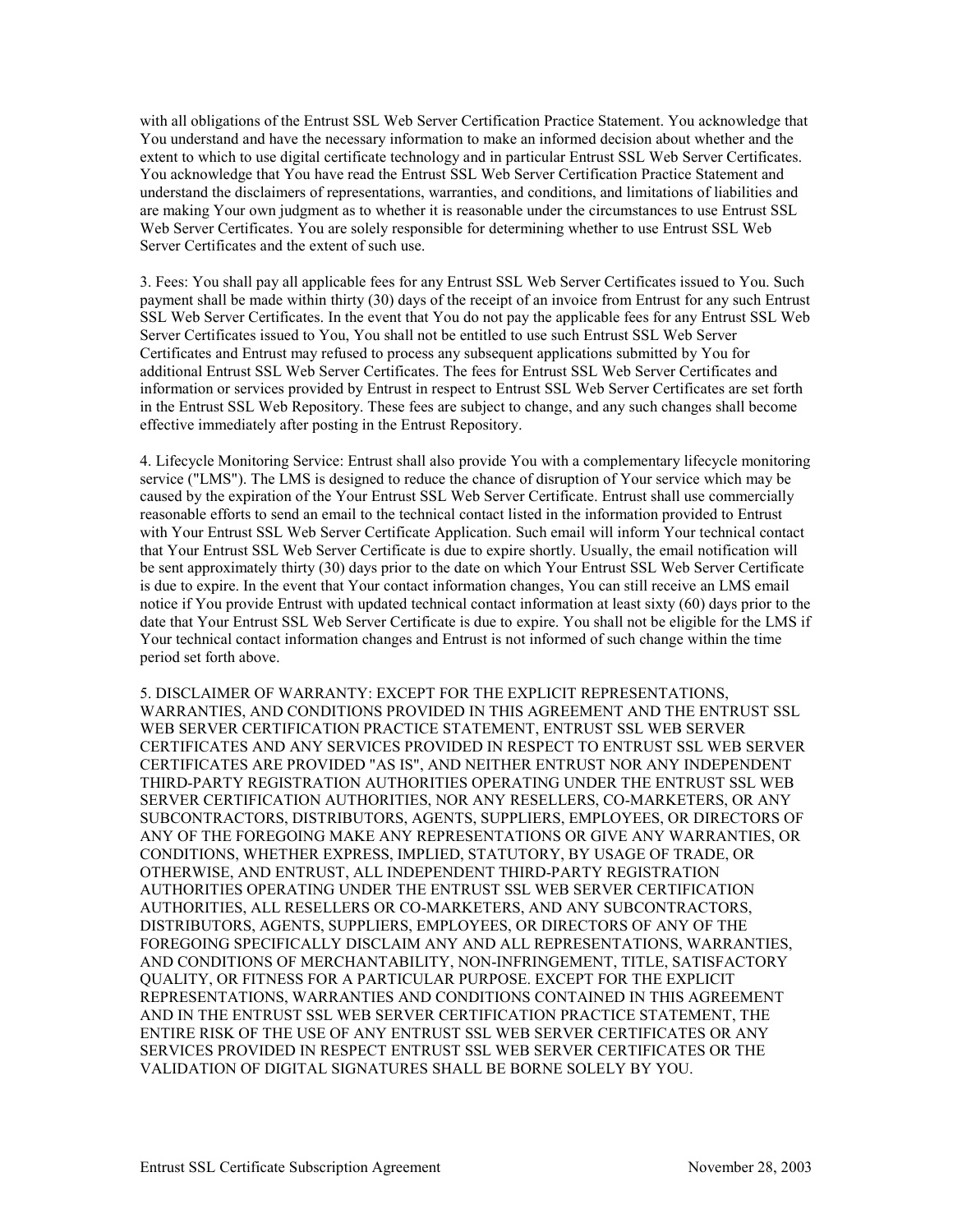6. LIMITATION OF LIABILITY: IN NO EVENT SHALL THE TOTAL CUMULATIVE LIABILITY OF ENTRUST, ANY INDEPENDENT THIRD-PARTY REGISTRATION AUTHORITIES OPERATING UNDER THE ENTRUST SSL WEB SERVER CERTIFICATION AUTHORITIES, ANY RESELLERS, OR CO-MARKETERS, OR ANY SUBCONTRACTORS, DISTRIBUTORS, AGENTS, SUPPLIERS, EMPLOYEES, OR DIRECTORS OF ANY OF THE FOREGOING TO YOU ARISING OUT OF OR RELATING TO ANY ENTRUST SSL WEB SERVER CERTIFICATE OR ANY SERVICES PROVIDED IN RESPECT TO ENTRUST SSL WEB SERVER CERTIFICATES, INCLUDING ANY USE OR RELIANCE ON ANY ENTRUST SSL WEB SERVER CERTIFICATES, EXCEED ONE THOUSAND UNITED STATES DOLLARS (\$1000.00 U.S.) ("CUMULATIVE DAMAGE CAP"). THIS LIMITATION SHALL APPLY ON A PER ENTRUST SSL WEB SERVER CERTIFICATE BASIS REGARDLESS OF THE NUMBER OF TRANSACTIONS, DIGITAL SIGNATURES, OR CAUSES OF ACTION ARISING OUT OF OR RELATED TO SUCH ENTRUST SSL WEB SERVER CERTIFICATE OR ANY SERVICES PROVIDED IN RESPECT TO SUCH ENTRUST SSL WEB SERVER CERTIFICATE. THE FOREGOING LIMITATIONS SHALL APPLY TO ANY LIABILITY WHETHER BASED IN CONTRACT (INCLUDING FUNDAMENTAL BREACH), TORT (INCLUDING NEGLIGENCE), LEGISLATION OR ANY OTHER THEORY OF LIABILITY, INCLUDING ANY DIRECT, INDIRECT, SPECIAL, STATUTORY, PUNITIVE, EXEMPLARY, CONSEQUENTIAL, RELIANCE, OR INCIDENTAL DAMAGES.

IN THE EVENT THAT LIABILITY ARISING OUT OF OR RELATING TO AN ENTRUST SSL WEB SERVER CERTIFICATE OR ANY SERVICES PROVIDED IN RESPECT TO AN ENTRUST SSL WEB SERVER CERTIFICATE EXCEEDS THE CUMULATIVE DAMAGE CAP SET FORTH IN THIS SECTION ABOVE, THE AMOUNTS AVAILABLE UNDER THE CUMULATIVE DAMAGE CAP SHALL BE APPORTIONED FIRST TO THE EARLIEST CLAIMS TO ACHIEVE FINAL DISPUTE RESOLUTION UNLESS OTHERWISE ORDERED BY A COURT OF COMPETENT JURISDICTION. IN NO EVENT SHALL ENTRUST OR ANY INDEPENDENT THIRD-PARTY REGISTRATION AUTHORITIES OPERATING UNDER THE ENTRUST SSL WEB SERVER CERTIFICATION AUTHORITIES, OR ANY RESELLERS, CO-MARKETERS, OR ANY SUBCONTRACTORS, DISTRIBUTORS, AGENTS, SUPPLIERS, EMPLOYEES, OR DIRECTORS OF ANY OF THE FOREGOING BE OBLIGATED TO PAY MORE THAN THE CUMULATIVE DAMAGE CAP FOR ANY ENTRUST SSL WEB SERVER CERTIFICATE OR ANY SERVICES PROVIDED IN RESEPCT TO AN ENTRUST SSL WEB SERVER CERTIFICATE REGARDLESS OF APPORTIONMENT AMONG CLAIMANTS.

IN NO EVENT SHALL ENTRUST OR ANY INDEPENDENT THIRD-PARTY REGISTRATION AUTHORITIES OPERATING UNDER THE ENTRUST SSL WEB SERVER CERTIFICATION AUTHORITIES, OR ANY RESELLERS, CO-MARKETERS, OR ANY SUBCONTRACTORS, DISTRIBUTORS, AGENTS, SUPPLIERS, EMPLOYEES, OR DIRECTORS OF ANY OF THE FOREGOING BE LIABLE FOR ANY INCIDENTAL, SPECIAL, STATUTORY, PUNITIVE, EXEMPLARY, INDIRECT, RELIANCE, OR CONSEQUENTIAL DAMAGES (INCLUDING, WITHOUT LIMITATION, DAMAGES FOR LOSS OF BUSINESS, LOSS OF BUSINESS OPPORTUNITIES, LOSS OF GOODWILL, LOSS OF PROFITS, BUSINESS INTERRUPTION, LOSS OF DATA, LOST SAVINGS OR OTHER SIMILAR PECUNIARY LOSS) WHETHER ARISING FROM CONTRACT (INCLUDING FUNDAMENTAL BREACH), TORT (INCLUDING NEGLIGENCE), LEGISLATION OR ANY OTHER THEORY OF LIABILITY.

THE FOREGOING LIMITATIONS SHALL APPLY NOTWITHSTANDING THE FAILURE OF ESSENTIAL PURPOSE OF ANY LIMITED REMEDY STATED HEREIN AND EVEN IF ENTRUST OR ANY INDEPENDENT THIRD-PARTY REGISTRATION AUTHORITY OPERATING UNDER AN ENTRUST SSL WEB SERVER CERTIFICATION AUTHORITY, OR ANY RESELLERS, CO-MARKETERS, OR ANY SUBCONTRACTORS, DISTRIBUTORS, AGENTS, SUPPLIERS, EMPLOYEES, OR DIRECTORS OF ANY OF THE FOREGOING HAVE BEEN ADVISED OF THE POSSIBILITY OF THOSE DAMAGES.

SOME JURISDICTIONS DO NOT ALLOW THE EXCLUSION OR LIMITATION OF LIABILITY FOR CONSEQUENTIAL OR INCIDENTAL DAMAGES, SO THESE LIMITATIONS SET FORTH ABOVE MAY NOT APPLY TO YOU. THE DISCLAIMERS OF REPRESENTATIONS, WARRANTIES, AND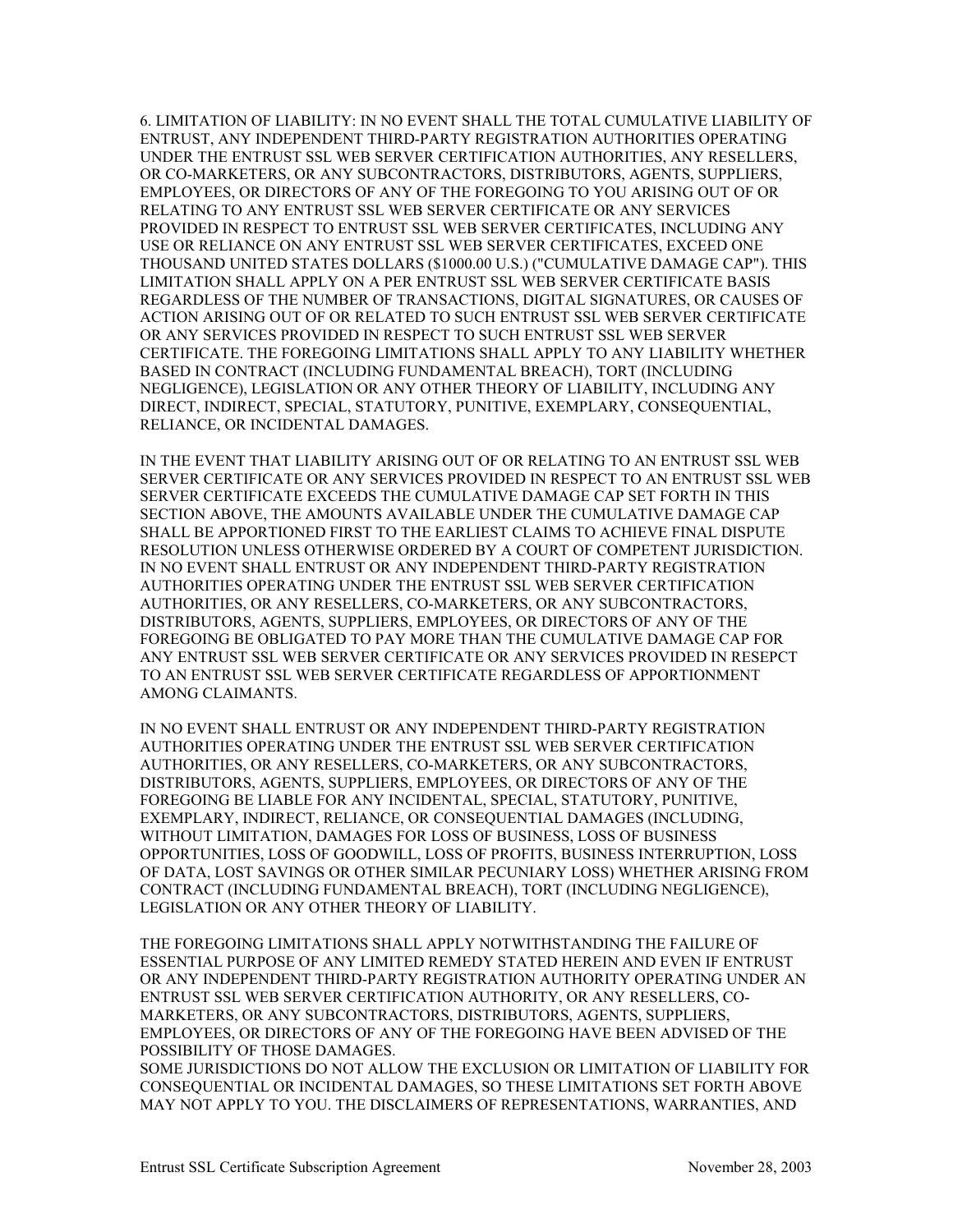CONDITIONS AND THE LIMITATIONS OF LIABILITY IN THIS AGREEMENT AND IN THE ENTRUST SSL WEB SERVER CERTIFICATION PRACTICE STATEMENT CONSTITUTE AN ESSENTIAL PART OF THIS AGREEMENT, THE ENTRUST SSL WEB SERVER CERTIFICATION PRACTICE STATEMENT, ANY OTHER SUBSCRIPTION AGREEMENTS, AND ANY RELYING PARTY AGREEMENTS. YOU ACKNOWLEDGE THAT BUT FOR THESE DISCLAIMERS OF REPRESENTATIONS, WARRANTIES, AND CONDITIONS AND LIMITATIONS OF LIABILITY, ENTRUST WOULD NOT ISSUE ENTRUST SSL WEB SERVER CERTIFICATES TO SUBSCRIBERS AND NEITHER ENTRUST NOR ANY ANY INDEPENDENT THIRD-PARTY REGISTRATION AUTHORITIES OPERATING UNDER AN ENTRUST SSL WEB SERVER CERTIFICATION AUTHORITY, NOR ANY RESELLERS, CO-MARKETERS, OR ANY SUBCONTRACTORS, DISTRIBUTORS, AGENTS, SUPPLIERS, EMPLOYEES, OR DIRECTORS OF ANY OF THE FOREGOING WOULD PROVIDE SERVICES IN RESPECT TO ENTRUST SSL WEB SERVER CERTIFICATES AND THAT THESE PROVISIONS PROVIDE FOR A REASONABLE ALLOCATION OF RISK.

7. Term: This Agreement shall continue for as long as You use the Entrust SSL Web Server Certificate issued to You, however, it shall terminate if You fail to comply with any of the material terms or conditions of this Agreement or the Entrust SSL Web Server Certification Practice Statement. This Agreement shall terminate upon expiration of Your Entrust SSL Web Server Certificate. You must, upon expiration of Your Entrust SSL Web Server Certificate, or upon termination of this Agreement, cease all use of Your Entrust SSL Web Server Certificate and remove it from the devices and/or software in which it has been installed. The provisions entitled Disclaimer of Warranties, Limitation of Liability, Term, Severability and those provisions of the Entrust SSL Web Server Certification Practice Statement that are designated as surviving termination shall continue in force even after any termination or expiration of this Agreement.

8. Severability: Whenever possible, each provision of this Agreement, the Entrust SSL Web Server Certification Practice Statement, any other Subscription Agreements, and any Relying Party Agreements shall be interpreted in such manner as to be effective and valid under applicable law. If the application of any provision of this Agreement, the Entrust SSL Web Server Certification Practice Statement, any other Subscription Agreement, or any Relying Party Agreement or any portion thereof to any particular facts or circumstances shall be held to be invalid or unenforceable by an arbitrator or court of competent jurisdiction, then (i) the validity and enforceability of such provision as applied to any other particular facts or circumstances and the validity of other provisions of this Agreement, the Entrust SSL Web Server Certification Practice Statement, any other Subscription Agreements, or any Relying Party Agreements shall not in any way be affected or impaired thereby, and (ii) such provision shall be enforced to the maximum extent possible so as to effect its intent and it shall be reformed without further action to the extent necessary to make such provision valid and enforceable.

FOR GREATER CERTAINTY, IT IS EXPRESSLY UNDERSTOOD AND AGREED THAT EVERY PROVISION OF THIS AGREEMENT, THE ENTRUST SSL WEB SERVER CERTIFICATION PRACTICE STATEMENT, ANY OTHER SUBSCRIPTION AGREEMENTS OR ANY RELYING PARTY AGREEMENTS THAT DEALS WITH (I) LIMITATION OF LIABILITY OR DAMAGES, (II) DISCLAIMERS OF REPRESENTATIONS, WARRANTIES, CONDITIONS, OR LIABILITIES, OR (III) INDEMNIFICATION, IS EXPRESSLY INTENDED TO BE SEVERABLE FROM ANY OTHER PROVISIONS OF THIS AGREEMENT, THE ENTRUST SSL WEB SERVER CERTIFICATION PRACTICE STATEMENT, ANY OTHER SUBSCRIPTION AGREEMENTS, OR ANY RELYING PARTY AGREEMENTS AND SHALL BE SO INTERPRETED AND ENFORCED.

9. Third Party Databases and D-U-N-S® Number. In performing limited verification Entrust (or a subcontractor acting on behalf of Entrust (a "Subcontractor")) may determine whether the organizational identity, address, and domain name provided with Your Entrust SSL Web Server Certificate Application are consistent with information contained in third-party databases (the "Databases"), which may include the Dun & Bradstreet Inc. ("D&B") database. Entrust or a Subcontractor may perform an investigation which may attempt to confirm Your business name, street address, mailing address, telephone number, line of business, year started, number of employees, CEO, telephone number and Your business existence. You may be assigned a D-U-N-S® Number if Entrust or its Subcontractor is able to procure independent